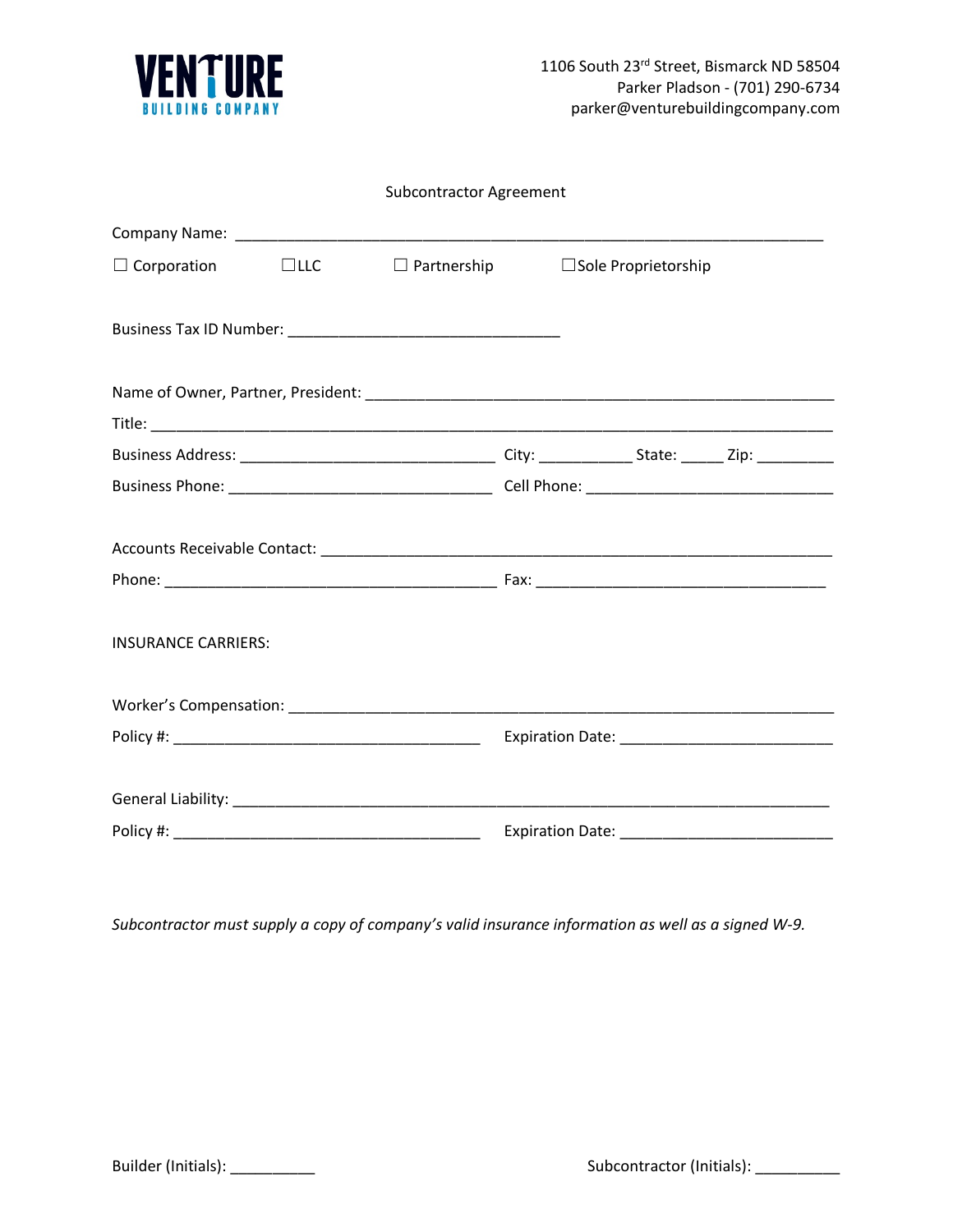

Venture Building Company, LLC (hereinafter "Builder") and (Hereinafter "Contractor") enter into this agreement (hereinafter "Agreement") on:

1. Projects: The Agreement applies to all projects (hereinafter "Project(s)") for which Contractor hereinafter provides Work to Builder, except for those that are already subject to another agreement between the parties. The term "Project(s)" includes the lot or land on which construction is occurring. The Agreement applies to both Projects being constructed on land owned by another and to Projects being constructed on land owned by Builder. The term "Buyer" refers both to persons buying Projects from Builder and to persons on whose land Builder is constructing Projects.

2. Work: For all Projects, Contractor agrees to provide all materials, labor, tools, equipment, supervision, supplies and other items necessary or required to perform the work that is described in general on the attached Scope of Work and Bid Sheet. The Scope of Work and Bid Sheet, together with any signed and written supplements or modifications thereto for particular Projects, are incorporated into the Agreement, and shall hereinafter be referred to collectively as the "Work."

3. Construction Standards: Contractor commits to the goal of performing the Work according to the highest standards of skill and workmanship. Contractor agrees to perform all Work in full compliance with or exceeding the requirements of all of the following standards (hereinafter "Construction Standards"): (a) plans, drawings or specifications provided by Builder to Contractor for a particular Project: (b) applicable federal, state, county and municipal codes, regulations, rules and laws: (c) applicable manufacturer specifications, directions and suggested methods; (d) private restrictions and covenants; (e) subdivision or homeowner association rules or regulations; (f) any written warranty provided or to be provided by Builder to Buyer; (g) at least ordinary standards of care under the circumstances; (h) requirements of the Federal Housing Administration or Veterans Administration; and (i) standards set forth in the Scope of Work and Bid Sheet or any supplements or modifications thereto.

4. General Responsibilities: In addition to its other responsibilities under this Agreement, Contractor shall have the following responsibilities:

a. Contractor shall procure and pay for all permits, licenses, and inspections required by any governmental authority for any part of the Work and shall furnish any bonds, security, or deposits required by such authority to permit performance of the Work. Builder pays for general building permit before construction begins.

b. Contractor shall comply with, and insure the compliance by its employees, subcontractors and agents with, all applicable federal, state and local laws, ordinances, statutes, rules, and regulations, including those relating to wages, hours, fair employment practices, nondiscrimination, immigration and naturalization, occupational safety or health and working conditions. The safety of Contractor's employees, subcontractors and agents, whether or not in common work areas, is the responsibility of Contractor.

c. Contractor shall visit each Project before starting the Work to understand conditions relating to such Project, including access restrictions to the Project.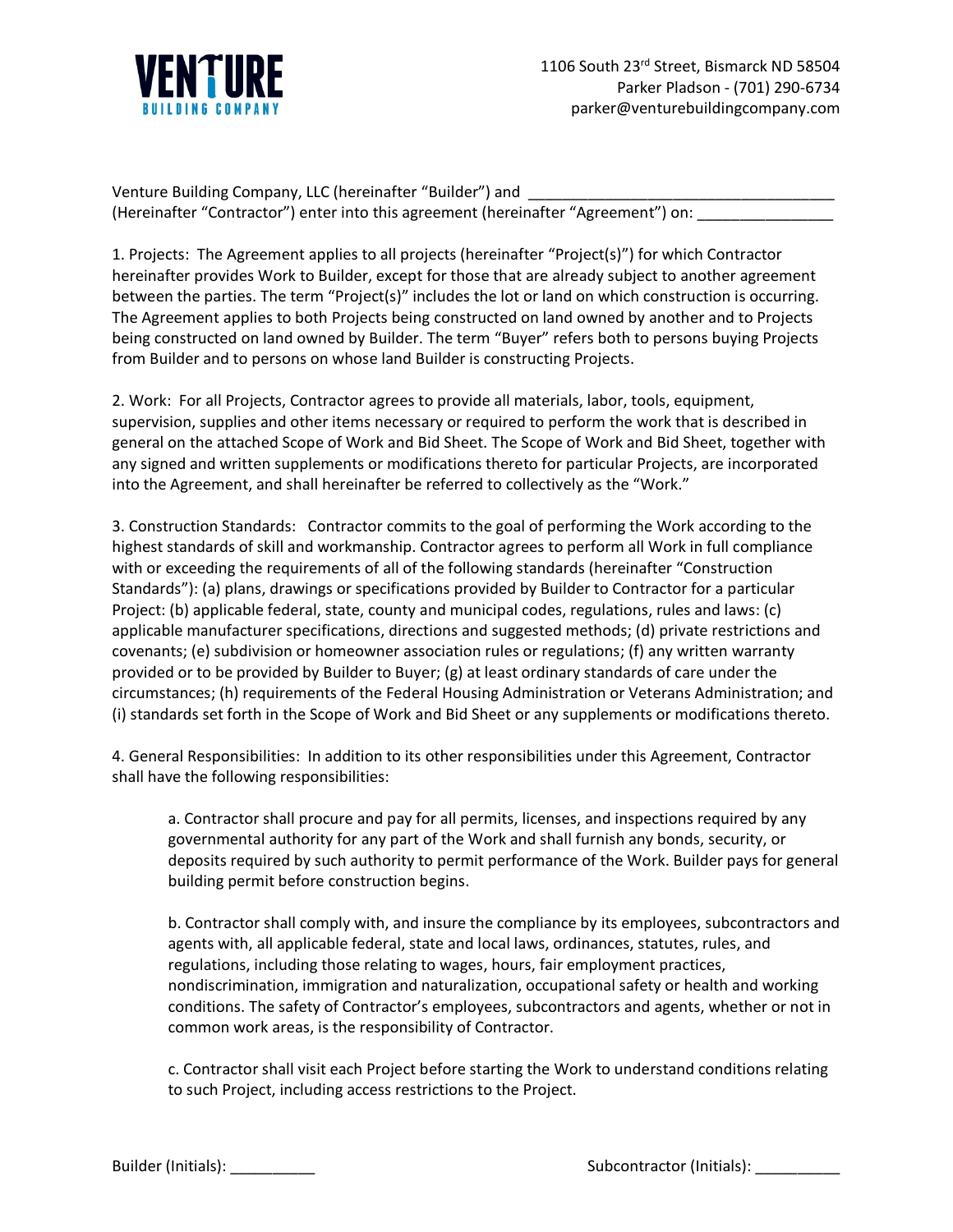

d. Contractor shall coordinate the installation of the Work with other interfacing trades in a courteous and professional manner, so as not to interfere with them, delay them or damage their work.

e. Contractor shall conduct the Work so as to avoid causing damage to any part of a Project. Contractor shall be responsible for all such damage.

f. Contractor shall provide a qualified onsite supervisor whenever the Work is being performed. Qualified onsite supervisor shall speak fluent English.

g. Contractor shall keep Projects clean of dirt, debris, trash, and any waste materials arising from the performance of the Work. Contractor is responsible for placing all trash and any construction debris created as a result of the Work in the area designated by the Builder.

h. Contractor shall not remove or damage silt fencing or other erosion control devices.

i. Contractor shall keep all vehicles off Projects, including driveways, unless expressly permitted by Builder to drive onto a Project for a limited purpose.

j. Contractor shall not use or permit the use by any of its employees, subcontractors, suppliers or agents of alcoholic beverages or controlled substances on or in connection with the Project or the Work.

k. Contractor shall not cover any known defect in the Work or in work by someone else, but shall immediately notify Builder of such defect and obtain permission to continue the pertinent aspect of the Work.

l. Contractor shall not allow smoking inside of a Project.

m. Contractor shall not allow shoes to be worn inside of a Project with finished flooring installed.

n. Contractor understands that it is not authorized to make changes in the Work at the request of Buyer or other third party without obtaining written direction from the Builder per the Agreement. Any requests for changes should be referred to Builder.

o. Contractor understands that it is not authorized to discuss or adjust prices with Buyer. Any such request should be referred to Builder.

p. Contractor shall limit its interactions with Buyer or potential buyers and realtors so as to avoid confusion between Builder and these persons and shall refer questions from them to Builder. Contractor shall not offer them advice or opinions.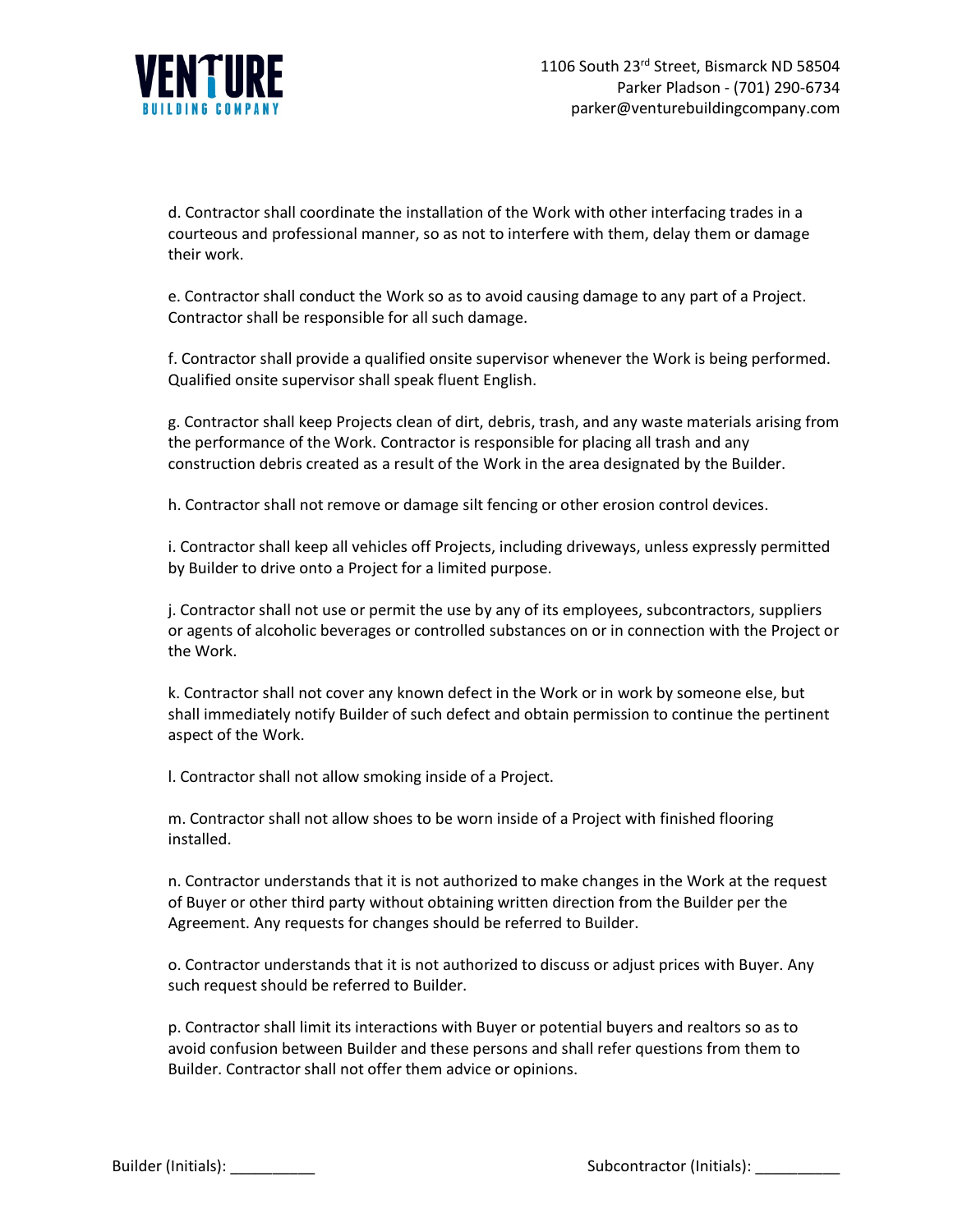

q. Contractor shall immediately inform Builder of any change of its address or telephone numbers set forth above.

r. Contractor is fully responsible, in contract and tort, for the performance of the Work that it subcontracts to anyone else.

s. Contractor shall be responsible for DAILY clean- up and proper disposal of his/her personal garbage, (food scraps, containers, wrappers, drink cups, cans, and bottles).

t. Contractor shall be responsible for DAILY clean- up of his/her unused construction materials and construction material scraps.

u. Framers and Exterior Finish Contractors shall pile up scrap to be discarded in an accessible location on the lot. Good material shall be STACKED NEATLY and COVERED DAILY in a designated location on the lot.

v. Interior Finish Contractors shall pile all scraps to be discarded in the garage unless otherwise directed by the builder. All good materials shall be STACKED NEATLY in the GARAGE DAILY.

w. Contractor shall sweep the interior of the house DAILY before leaving the job.

5. Timing of Work: Contractor agrees to perform the Work in a timely manner and in accordance with the requirements of any construction schedule that Builder may from time to time develop and submit to Contractor. Within three (3) calendar days after being notified by Builder, Contractor shall commence actual construction of the Work and shall thereafter diligently continue the Work to completion. If, in the opinion of Builder, Contractor falls behind the construction schedule, Builder shall take steps as may be necessary to accelerate the Work.

6. Contract Price: The contract price and payment terms are set forth in the Bid Sheet and shall remain in effect until the parties agree in writing to a new contract price or the Agreement is terminated. The Bid Sheet is attached as part of the Agreement.

7. Payment Procedures:

a. Trade Contractor Agreement: Contractor must agree to the terms of this entire agreement, and this document must be signed.

b. Insurance Documents: Contractor shall have his/her insurance carrier provide Builder with an insurance certificate for (1) workers compensation insurance; (2) general liability insurance; (3) and property damage insurance. The certificates shall name Builder as an additional insured.

c. Change Orders: A Change Order (CO) must be issued for any additional work or changes to the original Bid. The Contractor must submit a bid for the additional work or changes prior to a

Builder (Initials): \_\_\_\_\_\_\_\_\_\_ Subcontractor (Initials): \_\_\_\_\_\_\_\_\_\_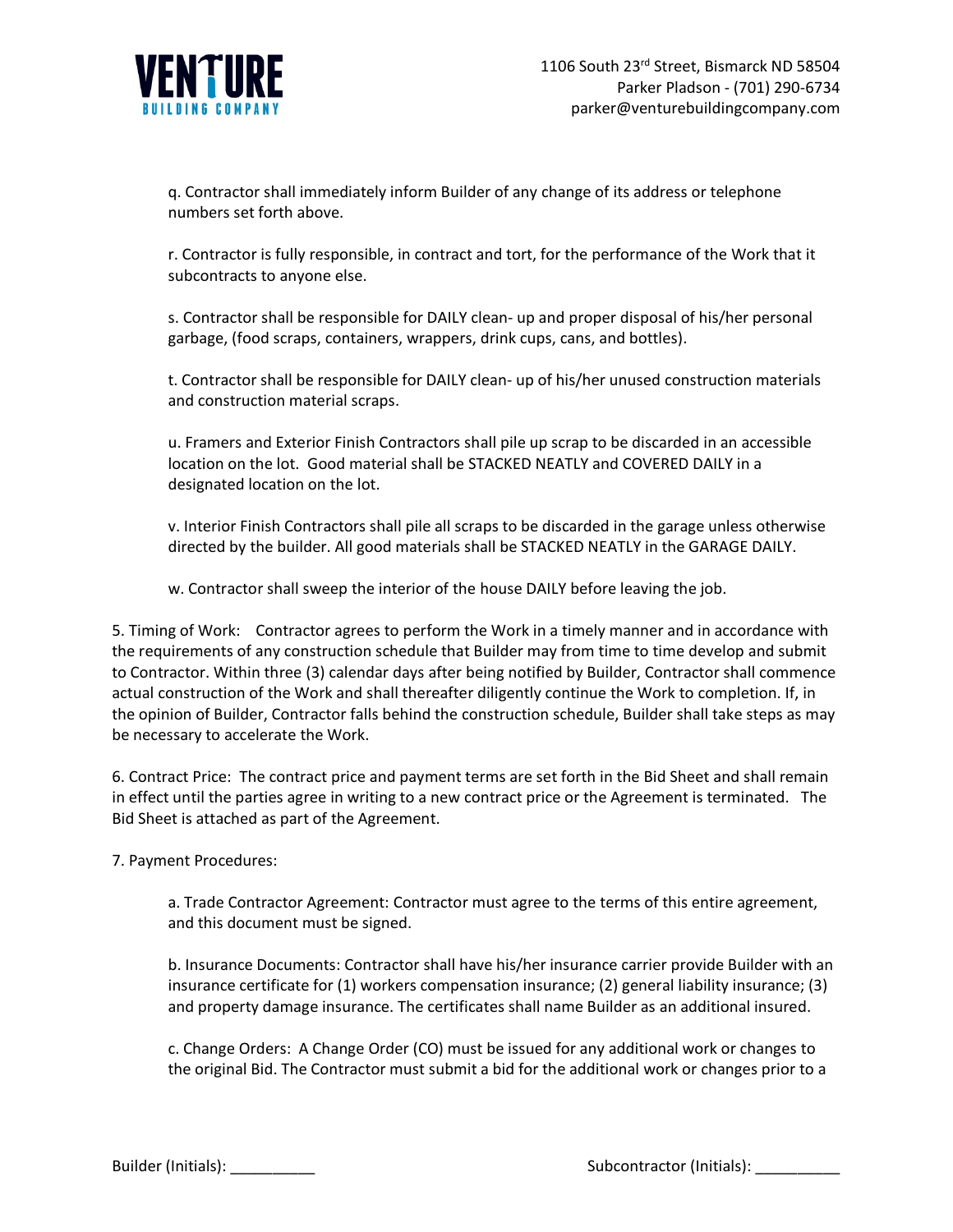

CO being issued. No additional work or changes shall commence without a CO issued by the Builder.

d. Trade Contractor Checklist: Contractor must schedule a walk-through with the builder ONE WEEK in advance of scheduled task. Builder will provide the specifications to the task. Contractor agrees to conduct work in accordance with the specifications.

e. Post-Task Checklist: Contractor agrees to conduct a post-task quality-control walk-through with the builder after the task is complete and prior to request for payment. The objective of this post-task walk- through is to ensure that all work is complete and without defects.

f. Payment Applications: Contractor shall submit an invoice for payment to the builder. For work that has been fully completed, your company can submit an invoice anytime Monday through Friday and can expect payment, in full, 3-5 business after submitted bill is received. The submitted invoice must include project name, date of invoice submission, date of service, description of service, unit pricing breakdown, total amount for services, and invoice number. Contractor's submission of an application shall constitute a warranty and representation by Contractor to Builder and Buyer that Contractor has performed that portion of the work covered by the application in full compliance with Trade Agreement, and has paid for all labor, materials, supplies, equipment, tools, and other items used in performance of work.

g. Payments: After reviewing an application, Builder shall pay Contractor the percentage of the Work that Builder determines has, in fact, been completed. Such payments shall be made within two weeks following timely submission of complete and accurate applications as stated in Payment Applications. Untimely or inaccurate applications will cause a delay in payment.

8. Warranty: Contractor warrants all Work against defects in labor and materials for a period of one year or, if longer, for a period coinciding with Builder's warranty to Buyer on any Project and to any subsequent owner of a Project if Builder's Warranty extends to subsequent owners. Within three (3) working days after being notified of such defect by Builder, Contractor shall remedy, at its own expense, any such defect, unless the defect requires emergency attention, in which case Contractor shall immediately address the defect, and Contractor shall pay any damages to Builder, Buyer or subsequent owner resulting from such defect. If Contractor fails to remedy any such defect, Builder may do so and Contractor shall be liable to Builder for all costs associated with performing such remedy. This warranty shall not limit Contractor's other obligations under the Agreement or law.

9. Insurance: Even if not required by law, Contractor shall maintain, on its own and at its own expense, the following insurance coverage: (a) workers compensation insurance; (b) general liability insurance; (c) and property damage insurance. The limits and terms of such coverage shall be as set forth on the Certificates of Insurance provided to Builder prior to the execution of the Agreement. Each Certificate of Insurance shall name Builder as certificate holder and shall state that the insurance will not be canceled without thirty (30) days written notice to Builder. The certificate for the general liability policy shall name Builder as an additional insured.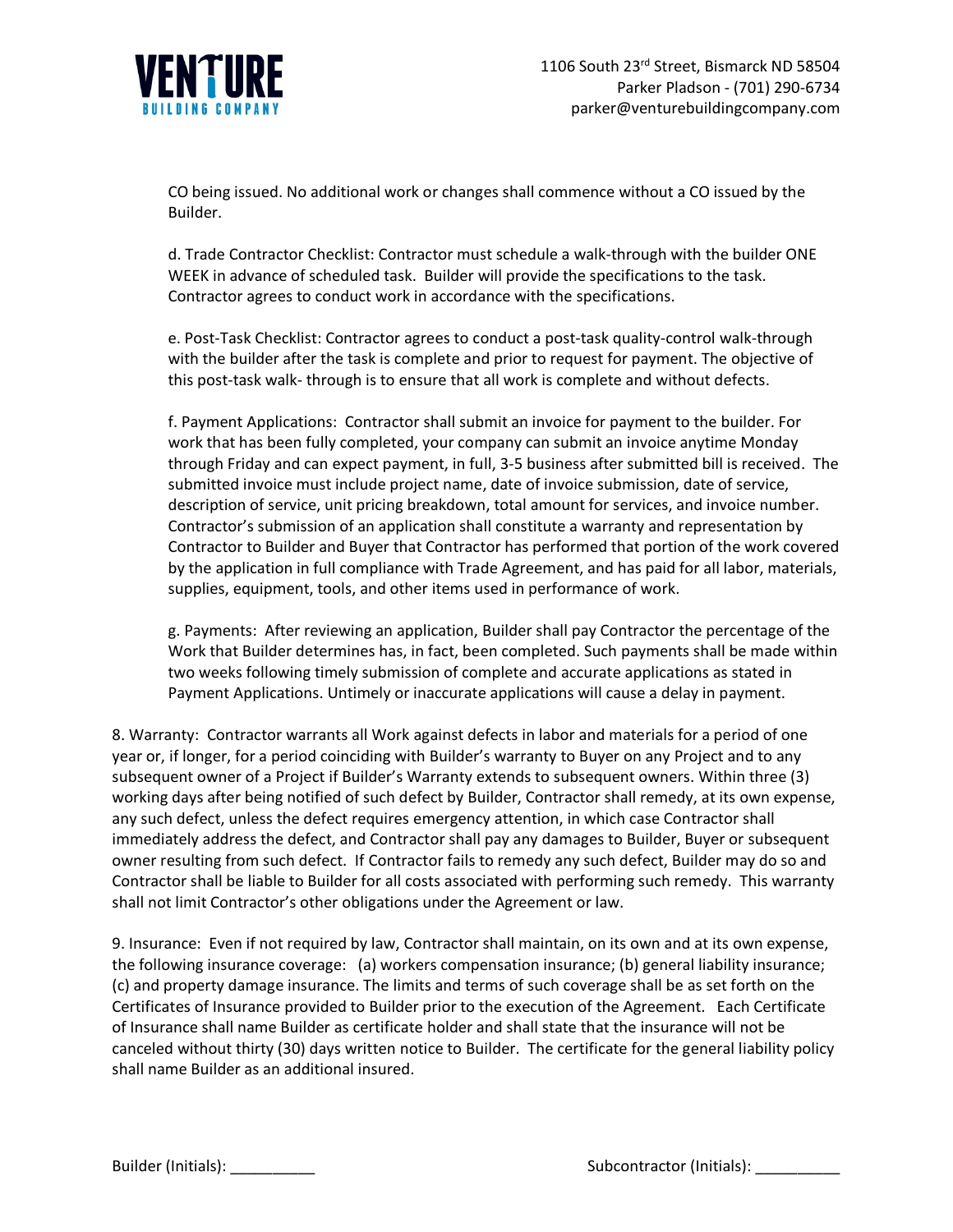

10. Indemnification: Contractor agrees to indemnify and hold harmless Builder, as well as its shareholders, directors, officers and employees, from any claims, damages, losses, expenses or fines, including attorney's fees and legal expenses, arising out of or resulting from either a breach of the Agreement or any negligent or intentional act or omission by Contractor or its employees, subcontractors, suppliers or agents other than for bodily injury to persons or damage to property caused by or resulting from the sole negligence of Builder or its agents or employees.

11. Dispute Resolution: Except as hereinafter provided, any dispute between Builder and Contractor arising out of or relating to the Agreement shall be resolved by mandatory, binding arbitration in the Dickinson area in effect at the time of the initiation of the arbitration and the decision of such arbitrator shall be final and enforceable in any court having jurisdiction. However, if Builder is a party in either litigation or arbitration, before the same or a different arbitration entity, involving claims between Builder and any Buyer of a Project that arise out of or relate, in whole or in part, to the Work required by this Agreement or any obligation of Contractor under this Agreement, Contractor agrees that Builder may bring Contractor into such litigation or arbitration as a third or additional party in order to assert claims against Contractor relating to such Work or obligations, including claims for indemnity or contribution. The results of any such arbitration shall be binding and enforceable in a court of competent jurisdiction. This paragraph shall apply to disputes covered by it even if the Agreement is terminated or rescinded.

12. Independent Contractor Status: Contractor is an independent contractor of Builder and is not an employee of Builder. Contractor will withhold from its payrolls as required by law or government regulation and shall have full and exclusive liability for the payment of any and all taxes and contributions for unemployment insurance, worker's compensation, and retirement benefits that may be required by federal or state governments.

13. Breaches: Contractor shall be liable to Builder for all damages arising out of or relating to breaches by Contractor under the Agreement. Builder is entitled to deduct such damages from payments otherwise due to Contractor under the Agreement and to pursue Contractor for any additional damages.

14. Termination: If Contractor breaches the Agreement and fails to cure such breach within three (3) business days following written notice from Builder, Builder may terminate the Agreement completely or may, without terminating the Agreement, terminate Contractor from the Work on particular Projects on which such breach occurred. If Builder terminates the Agreement or terminates Contractor as permitted herein, it shall be entitled, without waiving any other claim against Contractor, to retain so much of any funds that may otherwise be due to Contractor as are necessary to remedy such breach or to complete such work through other means. Either party is free to terminate the Agreement as to future Projects with written notice prior to the commencement of Work on such Projects.

15. Miscellaneous: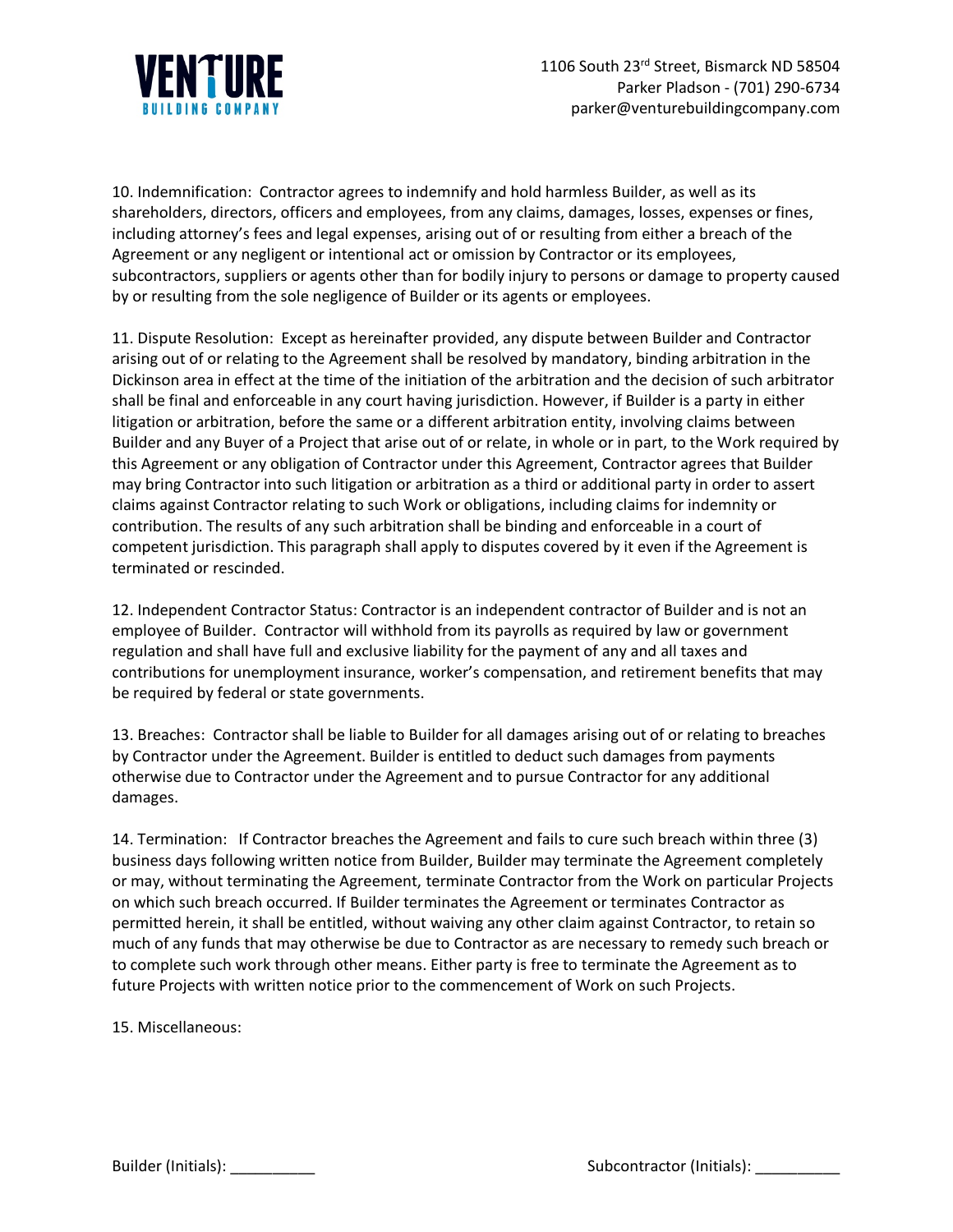

a. The Agreement does not give exclusive rights to the Contractor to work with the Builder. Builder may create agreements with other parties in the same trade without affecting the Agreement.

b. The Agreement shall be governed by and interpreted in accordance with North Dakota law.

c. The Agreement is the entire agreement between the parties and can only be modified or amended in writing.

d. No representation, promise or inducement not included in the Agreement is relied upon or shall be binding upon either party.

e. Time is of the essence of the Agreement.

f. Notices required in the Agreement shall be in writing to the other party at the address of such party set forth above and shall be given in person by overnight delivery service prepaid, by facsimile, or by certified mail, return receipt requested. Such notice shall be deemed given when received at such address.

g. Each provision of the Agreement is severable from every other provision. If any provision is determined to be unenforceable, the rest of the Agreement shall remain valid and enforceable.

h. All plans, drawings and specifications provided by Builder to Contractor shall remain the property of the Builder.

i. The term "including," shall mean, including but not limited to the specific item or matter mentioned.

16. Certification: Contractor certifies that it: (a) has read the Agreement and understands it; (b) has the skills and qualifications necessary to perform the Work in accordance with the Agreement, and to otherwise comply with the Agreement; (c) has all licenses, registrations and similar governmental authorizations necessary to perform the Work and to comply with the Agreement; (d) is familiar with all of the Construction Standards and applicable laws, rules, regulations, codes, documents and other matters mentioned in the Agreement; and (e) has the authority to sign the Agreement. The individual signing on behalf of Contractor represents and certifies that he is authorized to sign this Agreement on behalf of Contractor.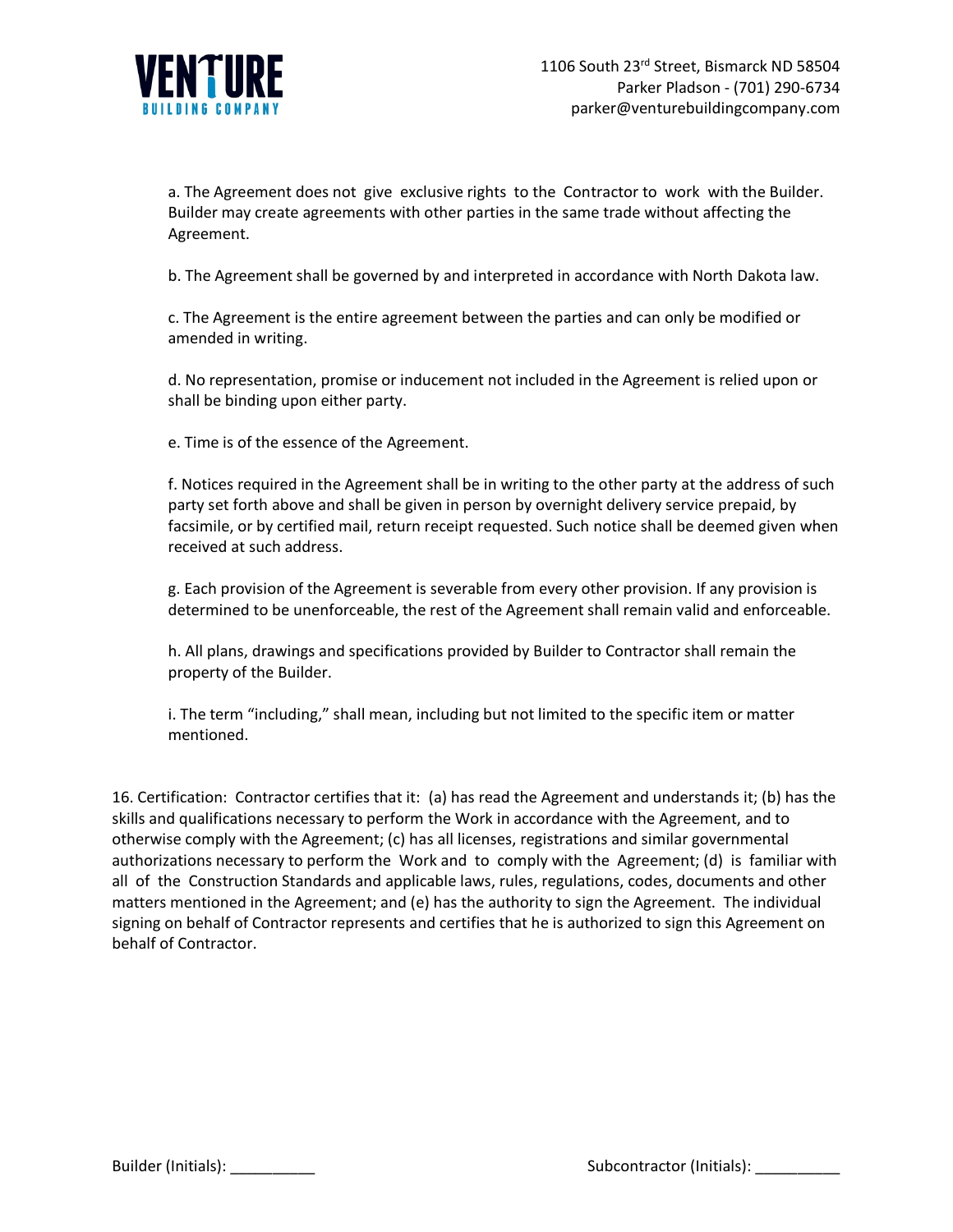

| Materials Provided by Subcontractor: |
|--------------------------------------|
|                                      |
|                                      |
|                                      |
|                                      |
|                                      |
|                                      |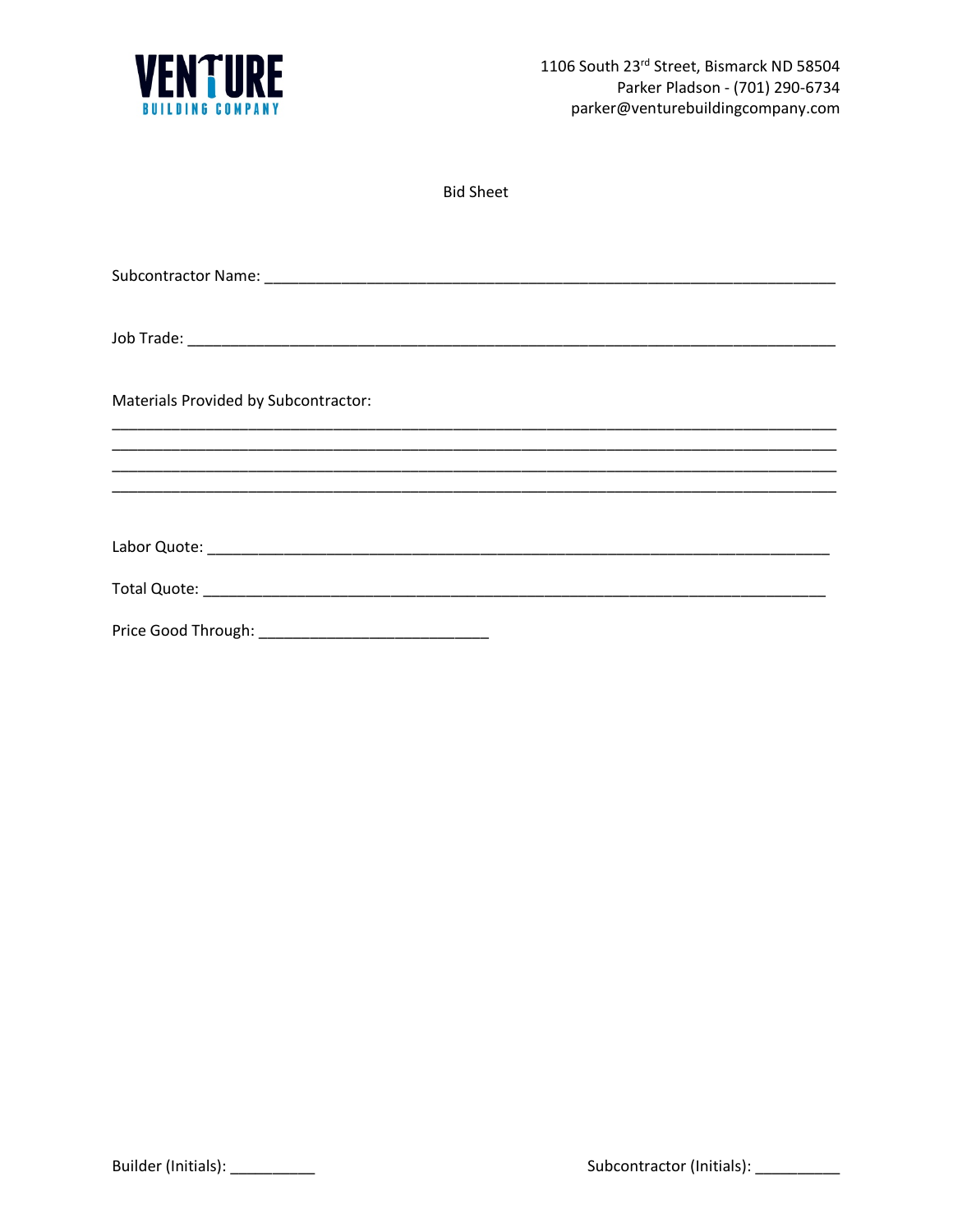

• Contractor shall not allow smoking on any Project.

• Contractor shall conduct the work so as to avoid causing damage to any part of a project. Contractor shall be responsible for all such damage.

• Contractor shall provide a qualified onsite supervisor when the work is being performed. Qualified onsite supervisor shall speak fluent English.

• Contractor shall not remove or damage silt fencing or other erosion control devices.

• Contractor shall keep all vehicles off projects, including driveways, except for the short time required for unloading and unless expressly permitted by Builder to drive onto a project for limited purpose.

• Framers and Exterior Finish Contractors shall pile up scrap to be discarded in an accessible location on the lot DAILY. Good material shall be STACKED NEATLY and COVERED DAILY in a designated location on the lot.

• Contractor shall be responsible for DAILY clean up and proper disposal of his/her personal garbage (food scrap, containers, wrappers, drinks cups, cans, and bottles).

• Contractor shall be responsible for DAILY clean-up of his/her unused construction materials and construction material scraps.

- Contractor shall sweep the interior of the house DAILY before leaving the job.
- Contractor shall not allow shoes to be worn inside of a project with finished flooring installed.

VIOLATIONS OF THE ABOVE LISTED POLICIES WILL RESULT IN FINES BEING BACKCHARGED TO THE CONTRACTOR AND DELAY OF PAYMENTS TO CONTRACTOR.

• Limit one project per invoice (do not include multiple projects on the same invoice).

• Invoice must include project name, date of invoice submission, date of service, description of service, unit pricing breakdown, total amount for services, and invoice number

- If you have questions concerning a submitted invoice, please call Parker Pladson at (701) 290-6734
- Your invoice will not be processed if work has not been completed.

• If your work requires county or city inspections, these inspections must be approved prior to your invoice being processed.

• Invoices may be mailed or dropped off at our Bismarck office at 1106 S 23rd St or e-mailed to [vbcbilling@gmail.com](mailto:vbcbilling@gmail.com)